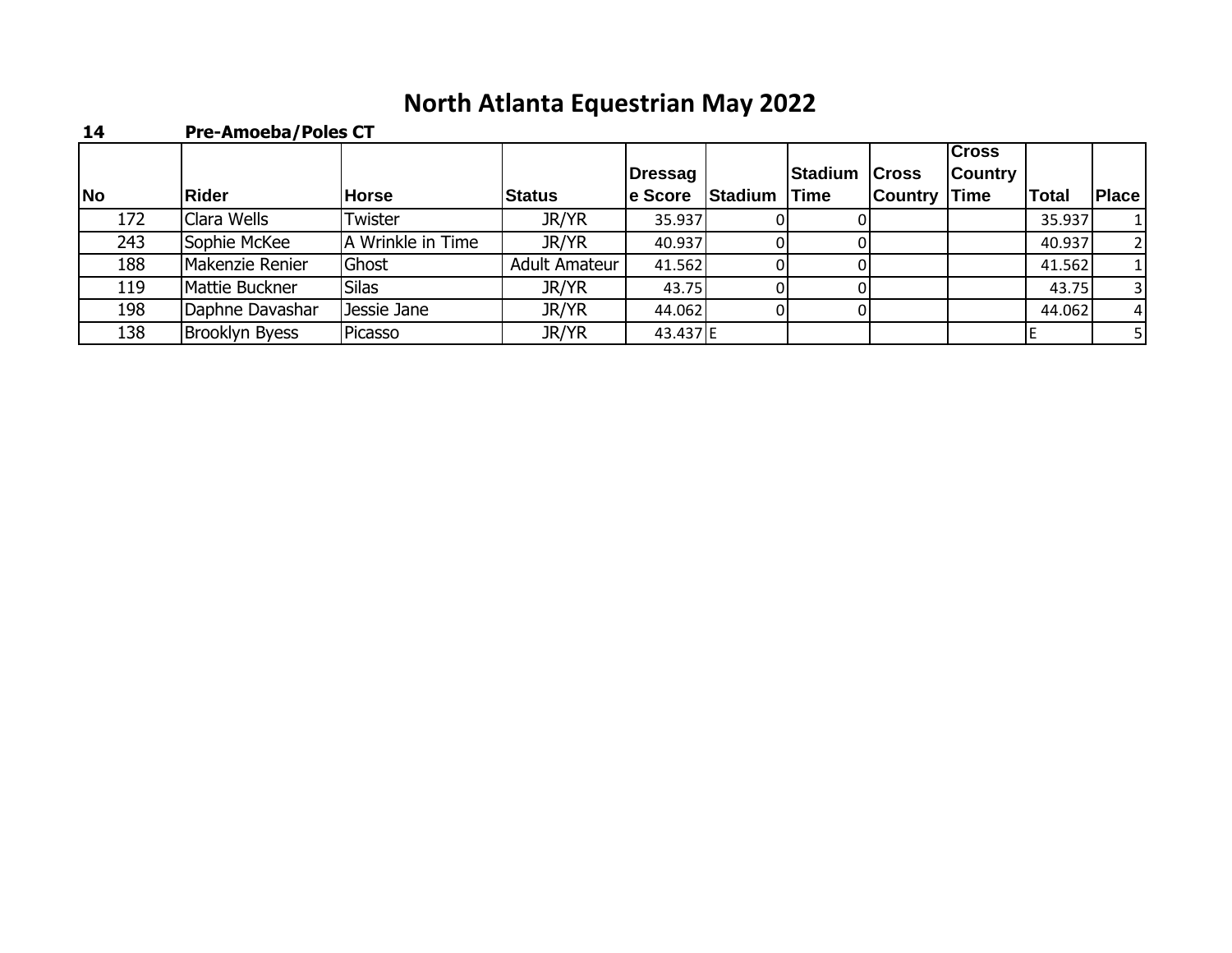| 15        | <b>Amoeba CT</b> |                      |                      |                            |                 |                                     |                |                                               |           |                |
|-----------|------------------|----------------------|----------------------|----------------------------|-----------------|-------------------------------------|----------------|-----------------------------------------------|-----------|----------------|
| <b>No</b> | Rider            | <b>Horse</b>         | <b>Status</b>        | <b>Dressag</b><br>le Score | Stadium         | <b>Stadium Cross</b><br><b>Time</b> | <b>Country</b> | <b>Cross</b><br><b>Country</b><br><b>Time</b> | Total     | <b>Place</b>   |
| 200       | Chelsea Rodich   | Little Chief         | <b>Adult Amateur</b> | 38.125                     |                 |                                     |                |                                               | 42.125    | 4 <sup>1</sup> |
| 190       | Rachel Frazier   | <b>Empty Pockets</b> | JR/YR                | 35.625                     |                 |                                     |                |                                               | 39.625    | 3 I            |
| 196       | Ava Russell      | The Son of Neptune   | JR/YR                | 30.625                     |                 |                                     |                |                                               | 34.625    | 1 <sup>1</sup> |
| 150       | Alyssa Goad      | Asa                  | JR/YR                |                            | 12 <sub>1</sub> |                                     |                |                                               |           |                |
| 197       | Addie McGarity   | Roll the Dice        | JR/YR                | 37.187                     |                 |                                     |                |                                               | 37.187    | 21             |
| 132       | Devin Belt       | Knox                 | Open                 | 38.75                      |                 |                                     |                |                                               | <b>NC</b> |                |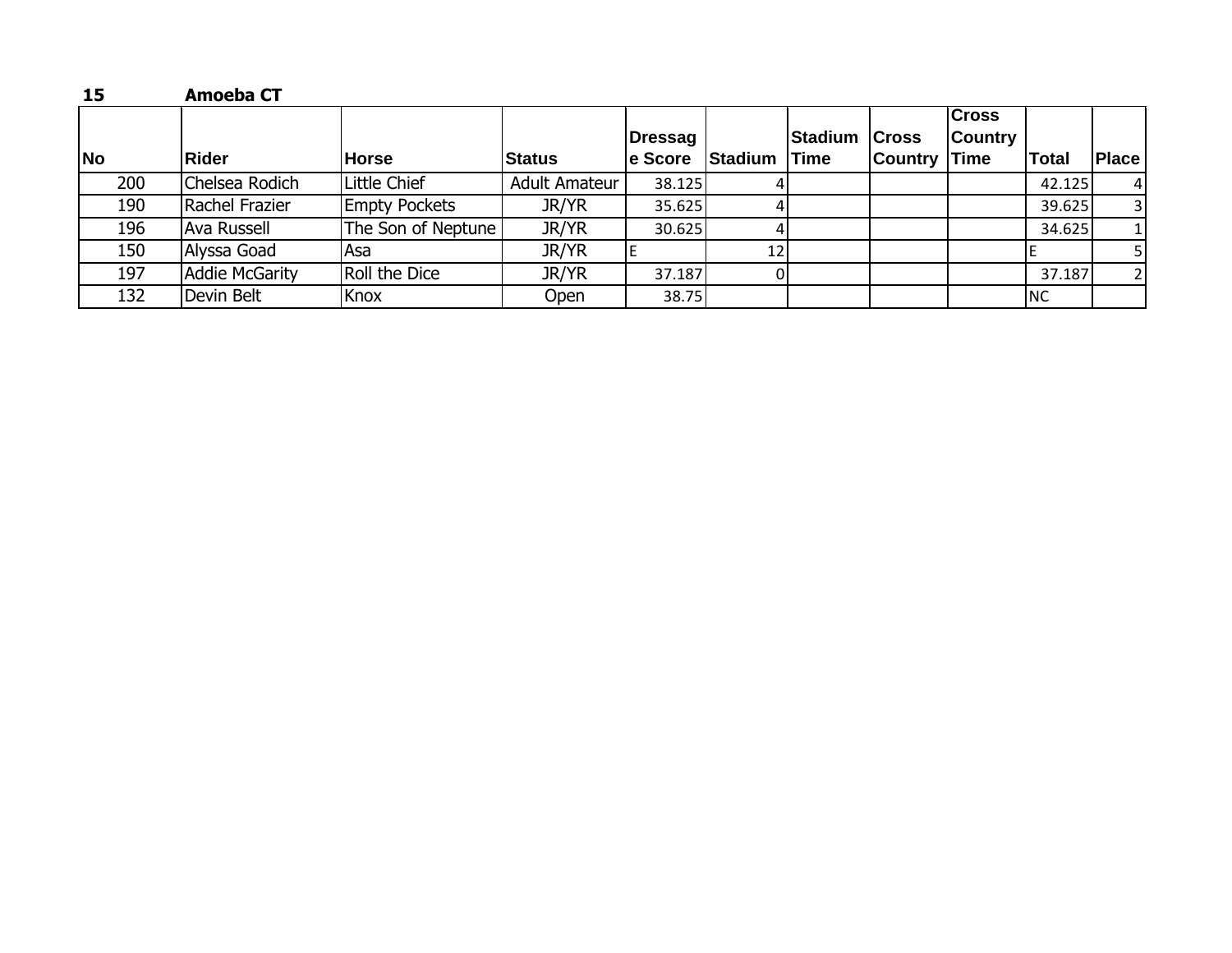| 20        | Amoeba 3PH                 |                     |                      |                            |                 |                        |                         |                                               |        |                |
|-----------|----------------------------|---------------------|----------------------|----------------------------|-----------------|------------------------|-------------------------|-----------------------------------------------|--------|----------------|
| <b>No</b> | Rider                      | <b>Horse</b>        | Status               | <b>Dressag</b><br>le Score | <b>Stadium</b>  | Stadium<br><b>Time</b> | <b>Cross</b><br>Country | <b>Cross</b><br><b>Country</b><br><b>Time</b> | Total  | <b>Place</b>   |
|           |                            |                     |                      |                            |                 |                        |                         |                                               |        |                |
| 180       | Natalee Barker             | Sandy               | JR/YR                | 35.312                     | ΩI              |                        |                         |                                               | 35.312 | 11             |
| 187       | Savannah Rose              | Bella Louisa        | JR/YR                | 38.437                     | 4               |                        |                         |                                               | 42.437 | $\overline{2}$ |
| 123       | <b>Brinkey Bennett</b>     | Leo                 | JR/YR                | 40                         |                 |                        |                         |                                               | 44     | 3 <sup>1</sup> |
| 136       | Suri Roth                  | River               | JR/YR                | 36.25                      |                 |                        | 20                      |                                               | 56.25  | 4 <sup>1</sup> |
| 233       | Jenny Cook                 | Don't Stop Believin | JR/YR                | 35.325                     |                 |                        | 40                      |                                               | 75.325 | 51             |
| 133       | Anna-Kay Bradshaw Savannah |                     | <b>Adult Amateur</b> | 40                         | 12 <sub>1</sub> |                        |                         |                                               | 52     |                |
| 145       | <b>Allison Watry</b>       | Sandy               | <b>SN</b>            | 40.625                     | 01              |                        |                         |                                               | 40.625 | 1 <sup>1</sup> |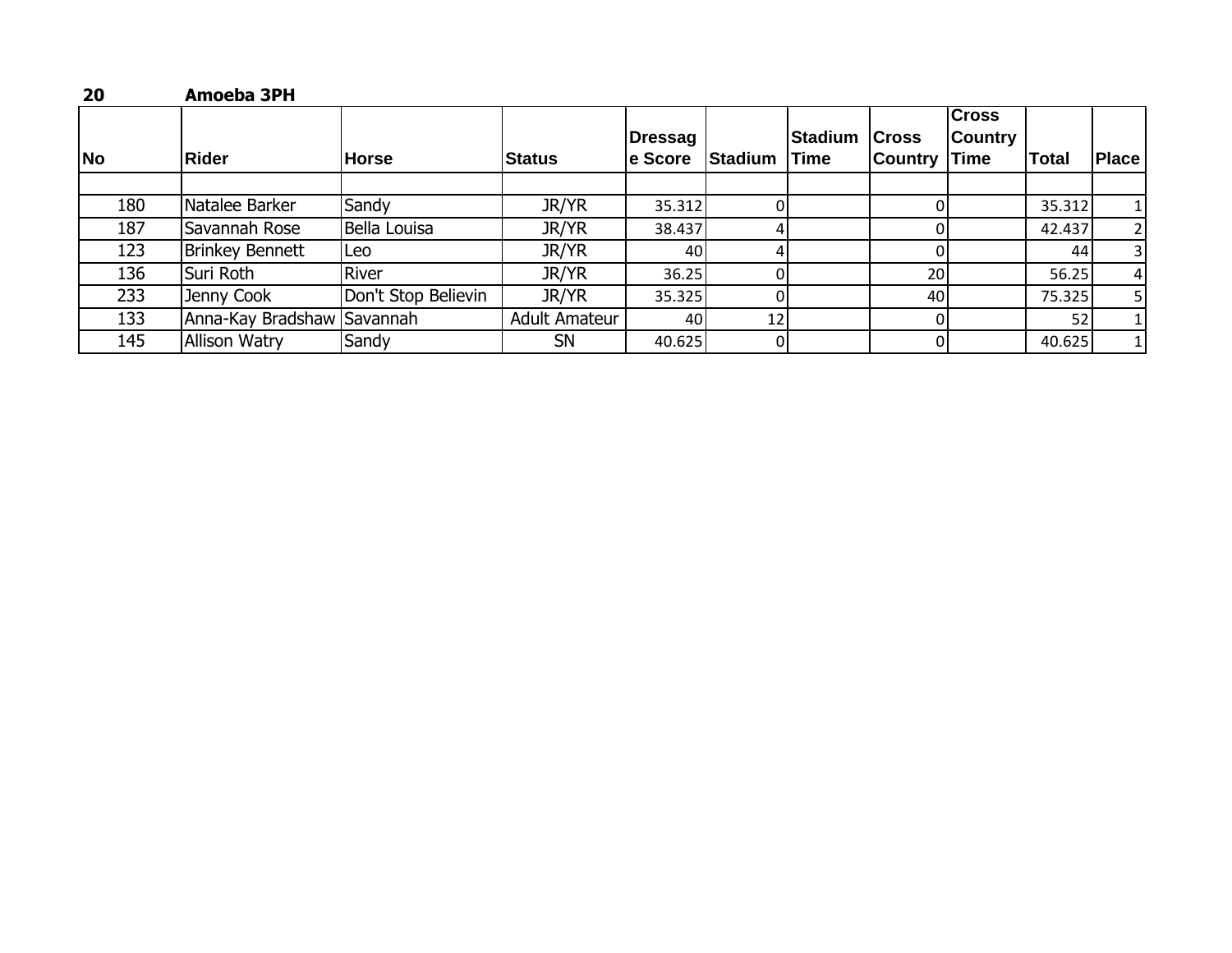| 16        | <b>Tadpole CT</b>           |                    |               |                |                      |                      |                     |                                |              |              |
|-----------|-----------------------------|--------------------|---------------|----------------|----------------------|----------------------|---------------------|--------------------------------|--------------|--------------|
|           |                             |                    |               | <b>Dressag</b> |                      | <b>Stadium Cross</b> |                     | <b>Cross</b><br><b>Country</b> |              |              |
| <b>No</b> | Rider                       | <b>Horse</b>       | <b>Status</b> |                | e Score Stadium Time |                      | <b>Country Time</b> |                                | <b>Total</b> | <b>Place</b> |
| 163       | Mia Sutton                  | Costa Rico         | JR/YR         |                |                      |                      |                     |                                | 37           |              |
| 160       | Addison Williams            | Eskimo             | <b>JR/YR</b>  | 39.667E        |                      |                      |                     |                                |              |              |
| 189       | Mackenzie Stahl             | Counts Iron Knight | <b>JR/YR</b>  | 32             |                      |                      |                     |                                | 32           |              |
| 171       | Robert "Ben" Turner Twister |                    | <b>SN</b>     |                |                      |                      |                     |                                |              |              |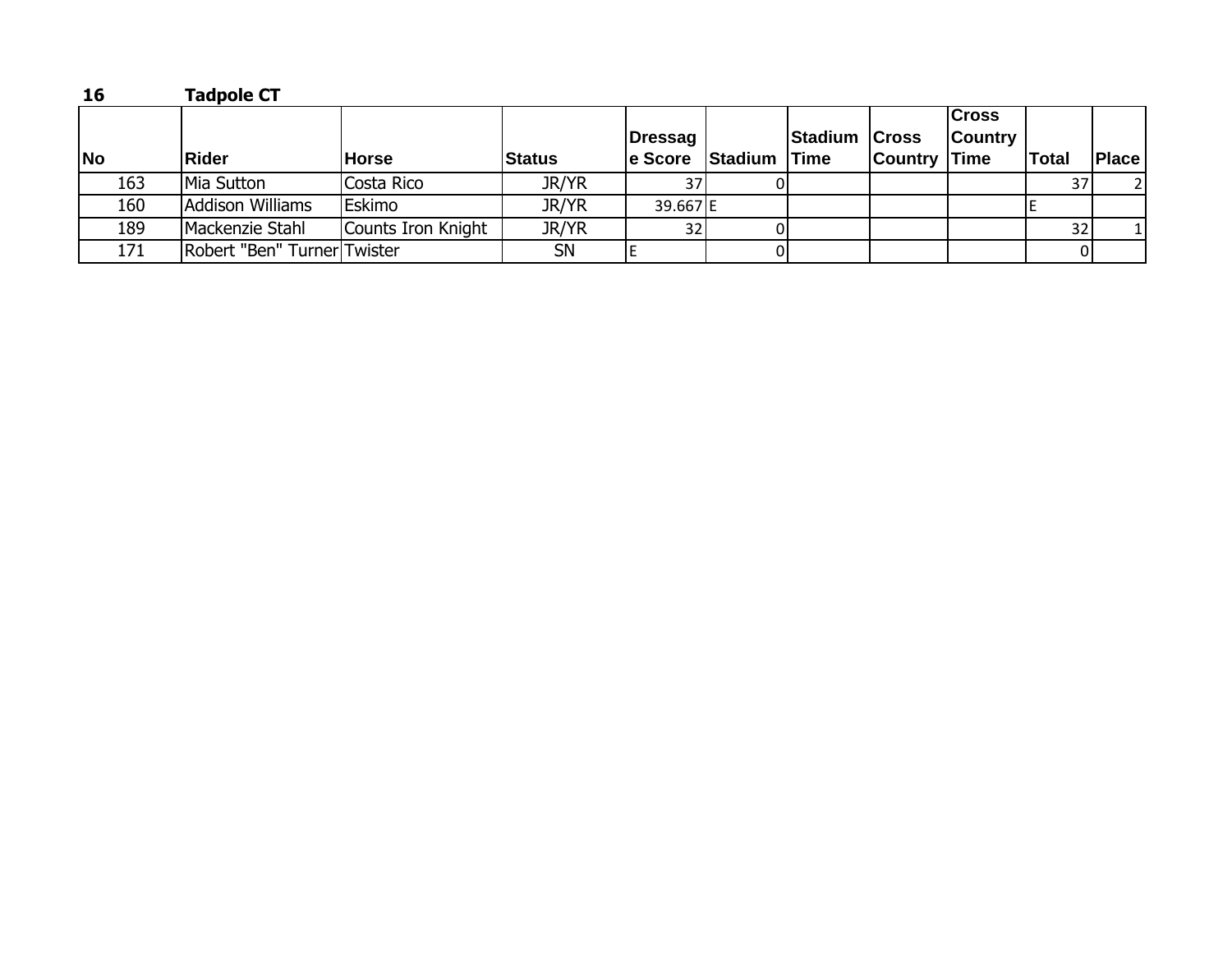| 21        | <b>Tadpole 3PH</b> |                       |               |                |                     |               |                     |                |              |              |
|-----------|--------------------|-----------------------|---------------|----------------|---------------------|---------------|---------------------|----------------|--------------|--------------|
|           |                    |                       |               |                |                     |               |                     | <b>Cross</b>   |              |              |
|           |                    |                       |               | <b>Dressag</b> |                     | Stadium Cross |                     | <b>Country</b> |              |              |
| <b>No</b> | Rider              | <b>Horse</b>          | <b>Status</b> | le Score       | <b>Stadium Time</b> |               | <b>Country Time</b> |                | <b>Total</b> | <b>Place</b> |
| 162       | Skylan Nelson      | Corner Oak Celtic Sta | JR/YR         | 401            |                     |               |                     |                | 43.2         |              |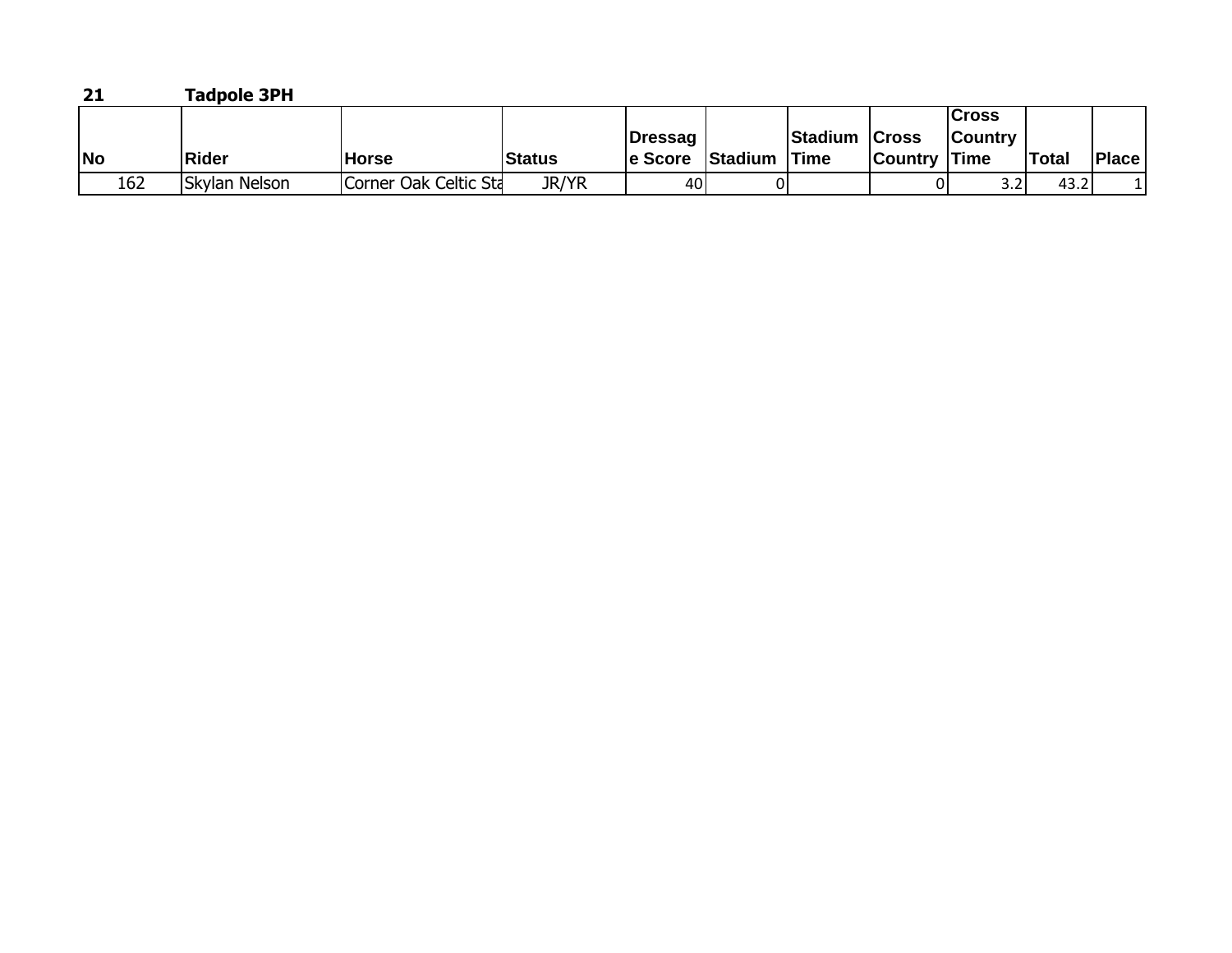| 17        | <b>Beginner Novic CT</b> |                |               |          |                     |                      |                     |                |        |              |
|-----------|--------------------------|----------------|---------------|----------|---------------------|----------------------|---------------------|----------------|--------|--------------|
|           |                          |                |               |          |                     |                      |                     | <b>Cross</b>   |        |              |
|           |                          |                |               | lDressaɑ |                     | <b>Stadium Cross</b> |                     | <b>Country</b> |        |              |
| <b>No</b> | <b>Rider</b>             | <b>Horse</b>   | <b>Status</b> | le Score | <b>Stadium Time</b> |                      | <b>Country Time</b> |                | Total  | <b>Place</b> |
| 199       | Leandra Thomas           | My Ultramarine | Open          | 39.706   |                     |                      |                     |                | 39.706 |              |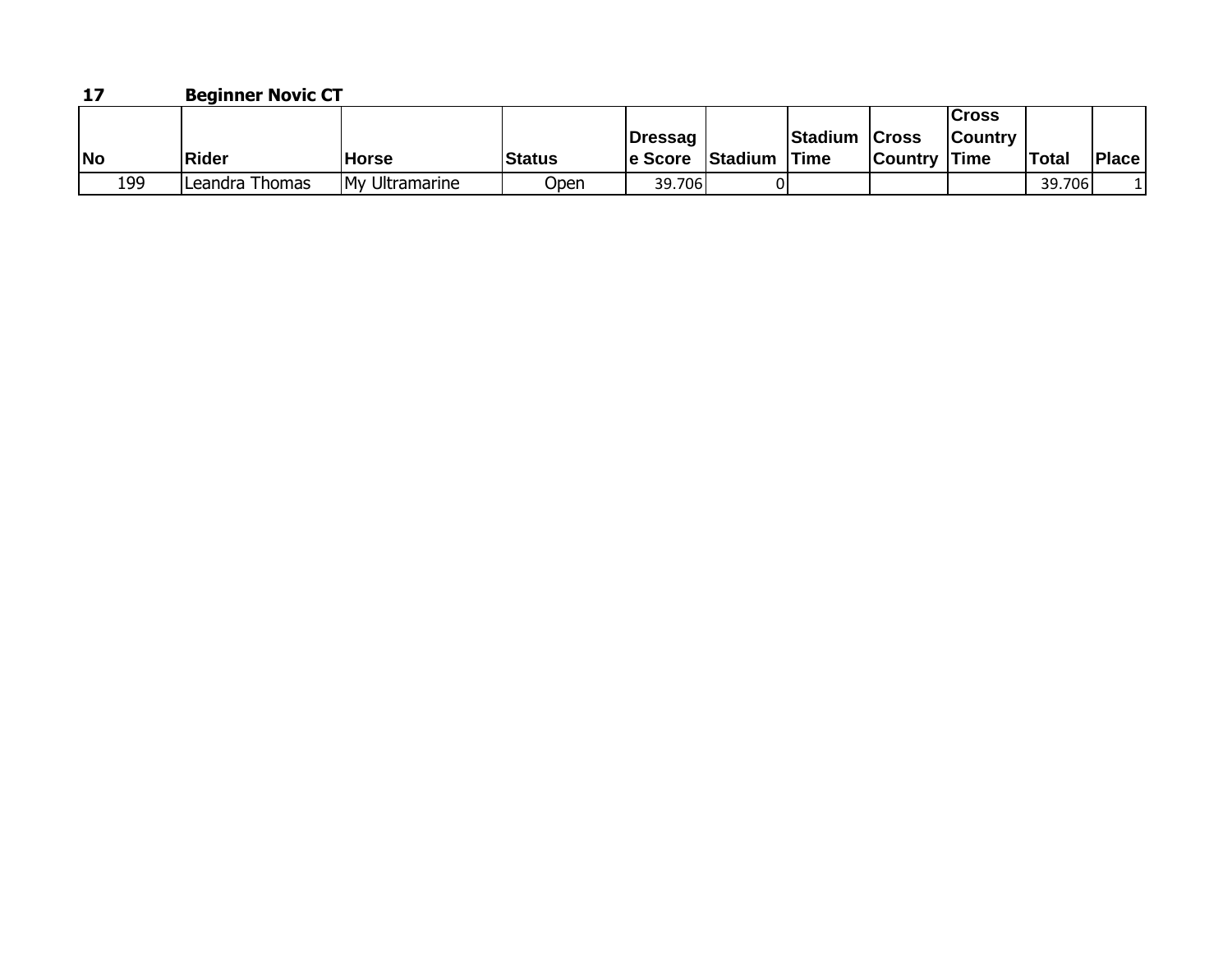## **22 Beg Novice 3 PH**

|           |              |              |                      |          |         |               |                     | Cross          |              |              |
|-----------|--------------|--------------|----------------------|----------|---------|---------------|---------------------|----------------|--------------|--------------|
|           |              |              |                      | Dressag  |         | Stadium Cross |                     | <b>Country</b> |              |              |
| <b>No</b> | <b>Rider</b> | <b>Horse</b> | <b>Status</b>        | le Score | Stadium | <b>Time</b>   | <b>Country Time</b> |                | <b>Total</b> | <b>Place</b> |
| 116       | Court Fowler | Tremor       | <b>Adult Amateur</b> |          |         |               |                     |                | <b>SCr</b>   |              |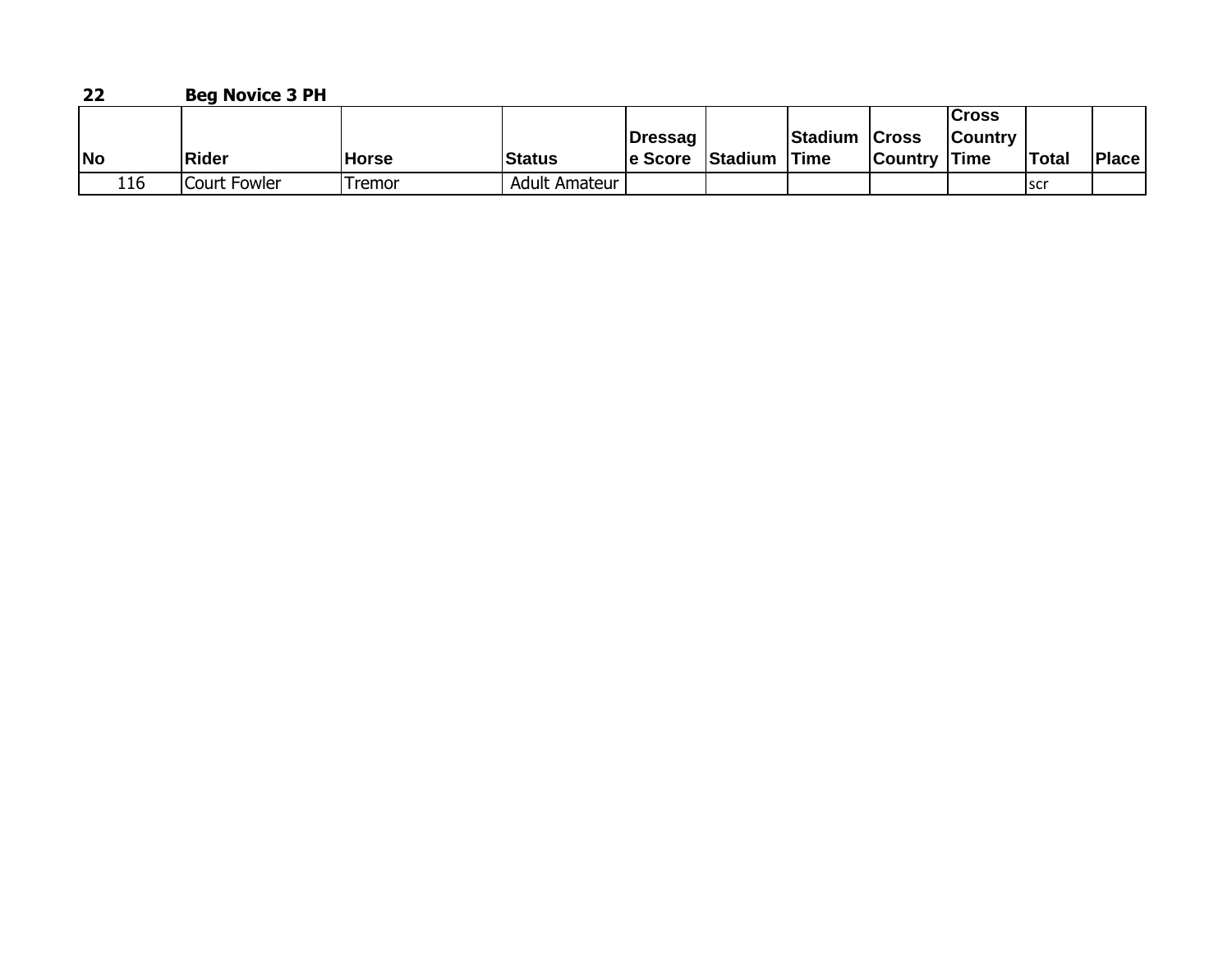| 24        |     | <b>Show Jumping - 12"</b> |                  |               |                     |                |                              |                     |                                |              |        |
|-----------|-----|---------------------------|------------------|---------------|---------------------|----------------|------------------------------|---------------------|--------------------------------|--------------|--------|
| <b>No</b> |     | <b>Rider</b>              | lHorse           | <b>Status</b> | Dressag<br>le Score | <b>Stadium</b> | Stadium Cross<br><b>Time</b> | <b>Country Time</b> | <b>Cross</b><br><b>Country</b> | <b>Total</b> | 'Place |
|           | 164 | Shannon Collier           | A Flash of Magic | Adult Amateur |                     |                |                              |                     |                                |              |        |
|           | 119 | Mattie Buckner            | Silas            | <b>JR/YR</b>  |                     |                |                              |                     |                                |              |        |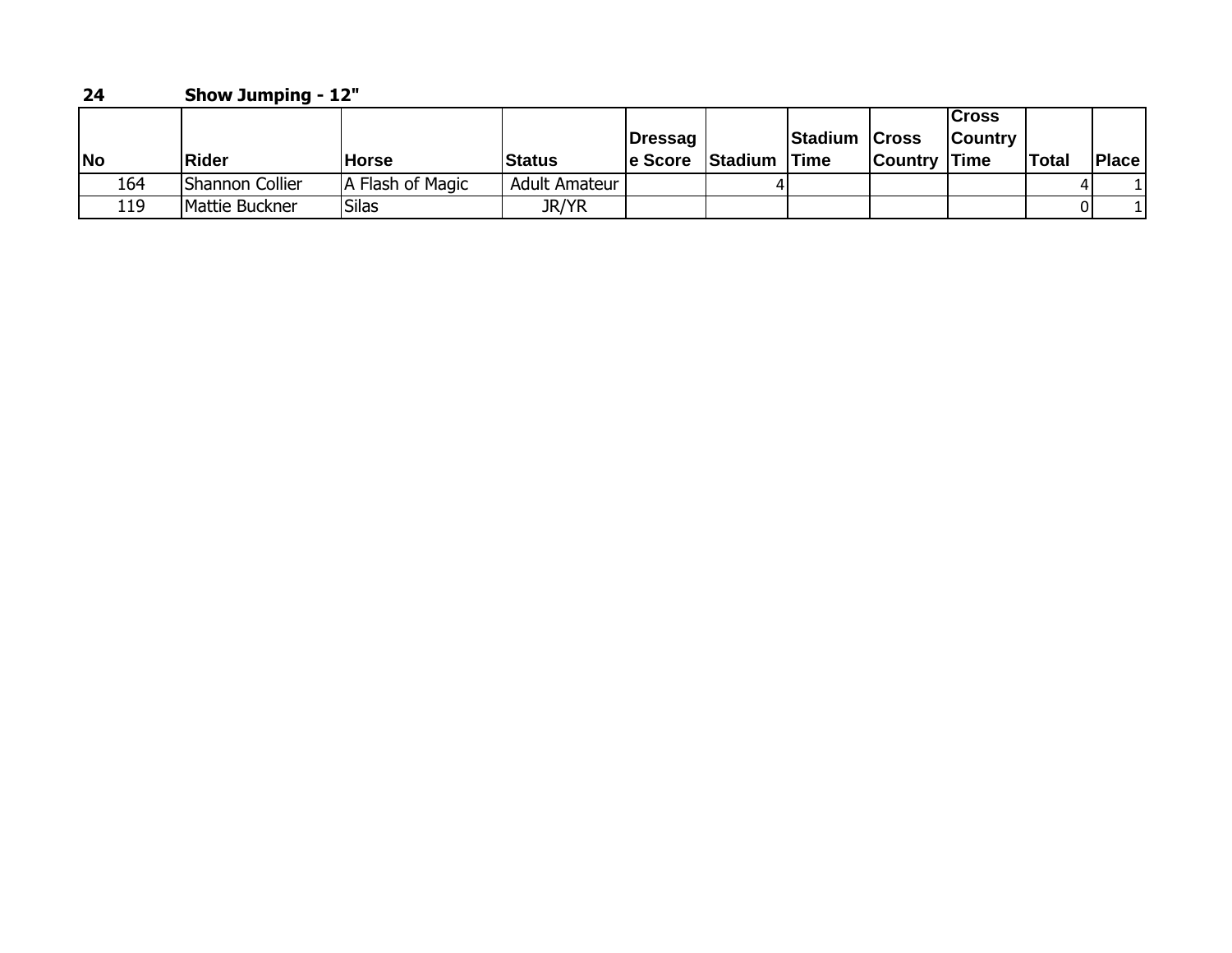| 25        | <b>Show Jumping - 18"</b> |                  |                      |                     |                     |                      |                |                                               |       |              |
|-----------|---------------------------|------------------|----------------------|---------------------|---------------------|----------------------|----------------|-----------------------------------------------|-------|--------------|
| <b>No</b> | <b>IRider</b>             | <b>Horse</b>     | <b>Status</b>        | Dressag<br>le Score | <b>Stadium Time</b> | <b>Stadium Cross</b> | <b>Country</b> | <b>Cross</b><br><b>Country</b><br><b>Time</b> | Total | <b>Place</b> |
| 164       | Shannon Collier           | A Flash of Magic | <b>Adult Amateur</b> |                     |                     | 1:18:19              |                |                                               |       |              |
| 248       | <b>Brittany Wilcox</b>    | Skye             | Adult Amateur        |                     |                     | 1:47:03              |                |                                               |       | 21           |
| 195       | Susi Hupp                 | Piper            | Adult Amateur        |                     | <b>I</b> NS         |                      |                |                                               |       |              |
| 132       | Devin Belt                | Knox             | Open                 |                     |                     |                      |                |                                               |       |              |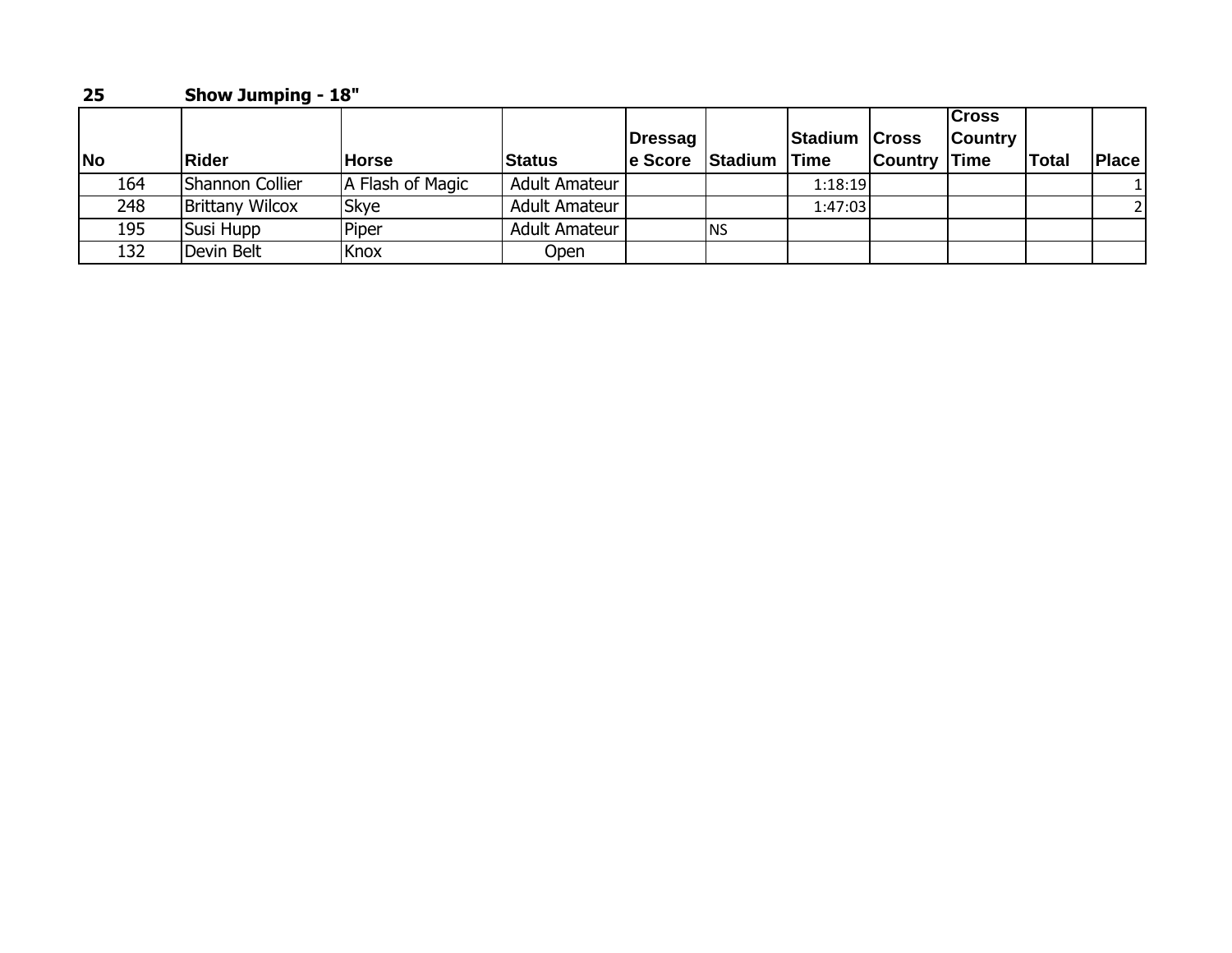| 32        | <b>New Event Horse 18"</b> |                |                      |                |                |               |                     |                 |              |              |
|-----------|----------------------------|----------------|----------------------|----------------|----------------|---------------|---------------------|-----------------|--------------|--------------|
|           |                            |                |                      |                |                |               |                     | <b>Cross</b>    |              |              |
|           |                            |                |                      | <b>Dressag</b> |                | Stadium Cross |                     | <b>ICountry</b> |              |              |
| <b>No</b> | <b>IRider</b>              | Horse          | <b>Status</b>        | le Score       | <b>Stadium</b> | lTime         | <b>Country Time</b> |                 | <b>Total</b> | <b>Place</b> |
| 164       | Shannon Collier            | Flash of Magic | <b>Adult Amateur</b> |                | 52             |               |                     |                 | 52           |              |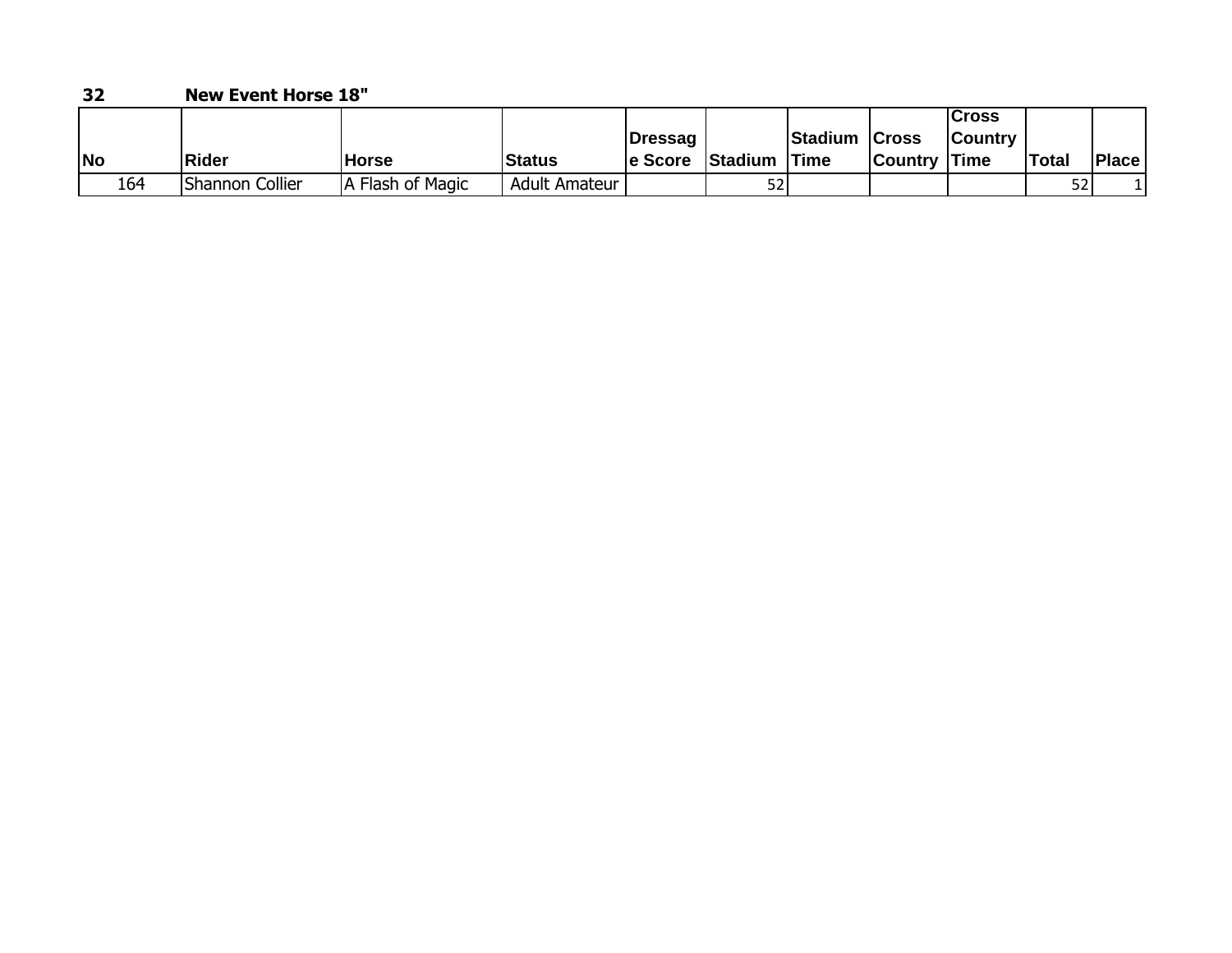| 26        | <b>Show Jumping 2'</b>        |              |               |                     |         |                              |                |                                        |              |              |
|-----------|-------------------------------|--------------|---------------|---------------------|---------|------------------------------|----------------|----------------------------------------|--------------|--------------|
| <b>No</b> | Rider                         | <b>Horse</b> | <b>Status</b> | Dressag<br>le Score | Stadium | Stadium Cross<br><b>Time</b> | <b>Country</b> | Cross<br><b>Country</b><br><b>Time</b> | <b>Total</b> | <b>Place</b> |
| 153       | Olivia Edgington-Des Khaleesi |              | <b>JR/YR</b>  |                     |         | 0:43:24                      |                |                                        |              |              |
| 136       | Suri Roth                     | River        | <b>JR/YR</b>  |                     |         | 4 1:02:19                    |                |                                        |              |              |
| 132       | Devin Belt                    | Knox         | Open          |                     |         | 1:03:38                      |                |                                        |              |              |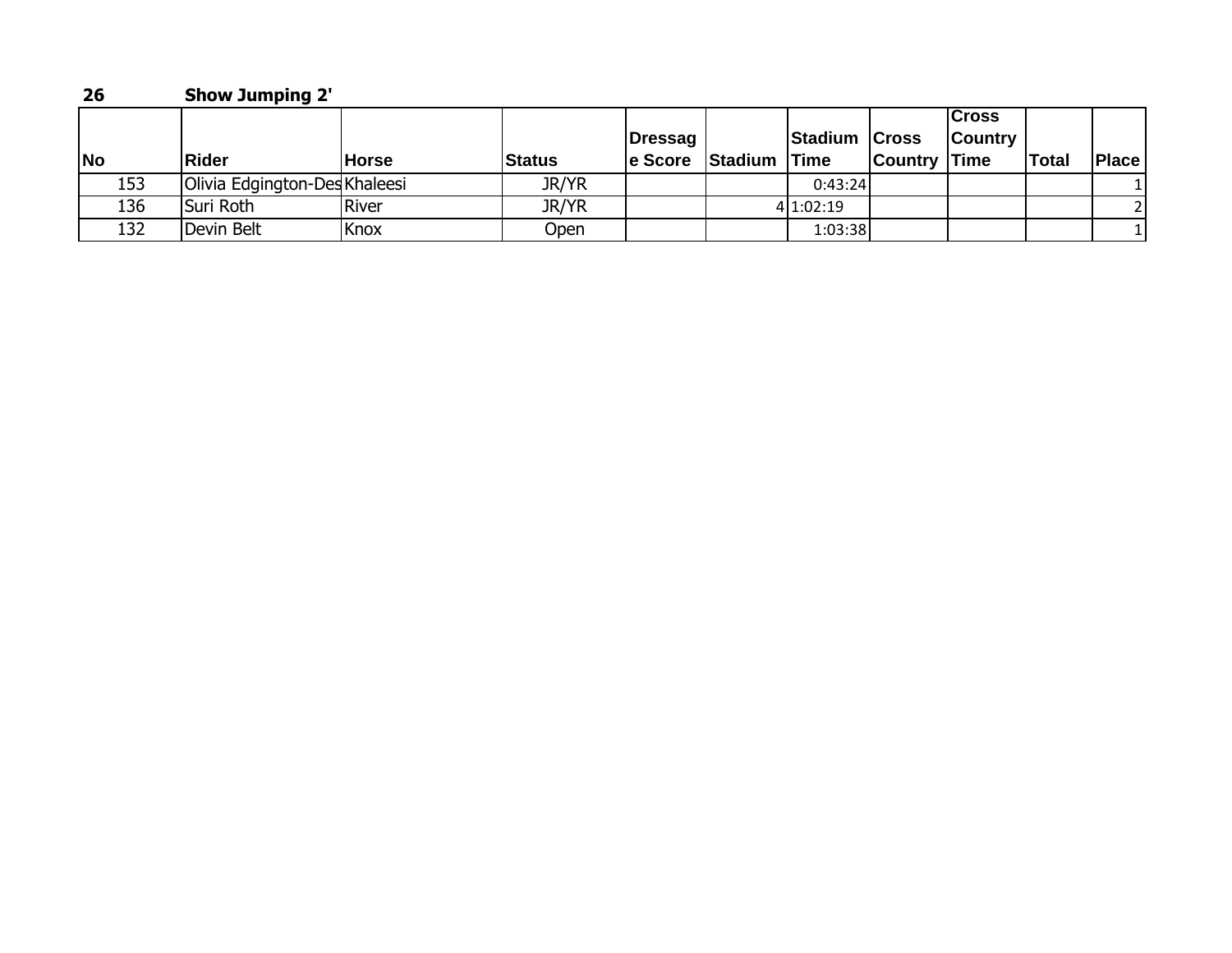| 33        |     | <b>New Event Horse 2'</b>   |                  |               |                            |              |               |                     |                          |       |       |
|-----------|-----|-----------------------------|------------------|---------------|----------------------------|--------------|---------------|---------------------|--------------------------|-------|-------|
| <b>No</b> |     | <b>Rider</b>                | lHorse           | <b>Status</b> | <b>Dressag</b><br>le Score | Stadium Time | Stadium Cross | <b>Country Time</b> | lCross<br><b>Country</b> | Total | Place |
|           | 164 | <b>Shannon Collier</b>      | A Flash of Magic | Adult Amateur | 47                         |              |               |                     |                          |       |       |
|           | 171 | Robert "Ben" Turner Twister |                  | <b>JR/YR</b>  | 41                         |              |               |                     |                          | 41    |       |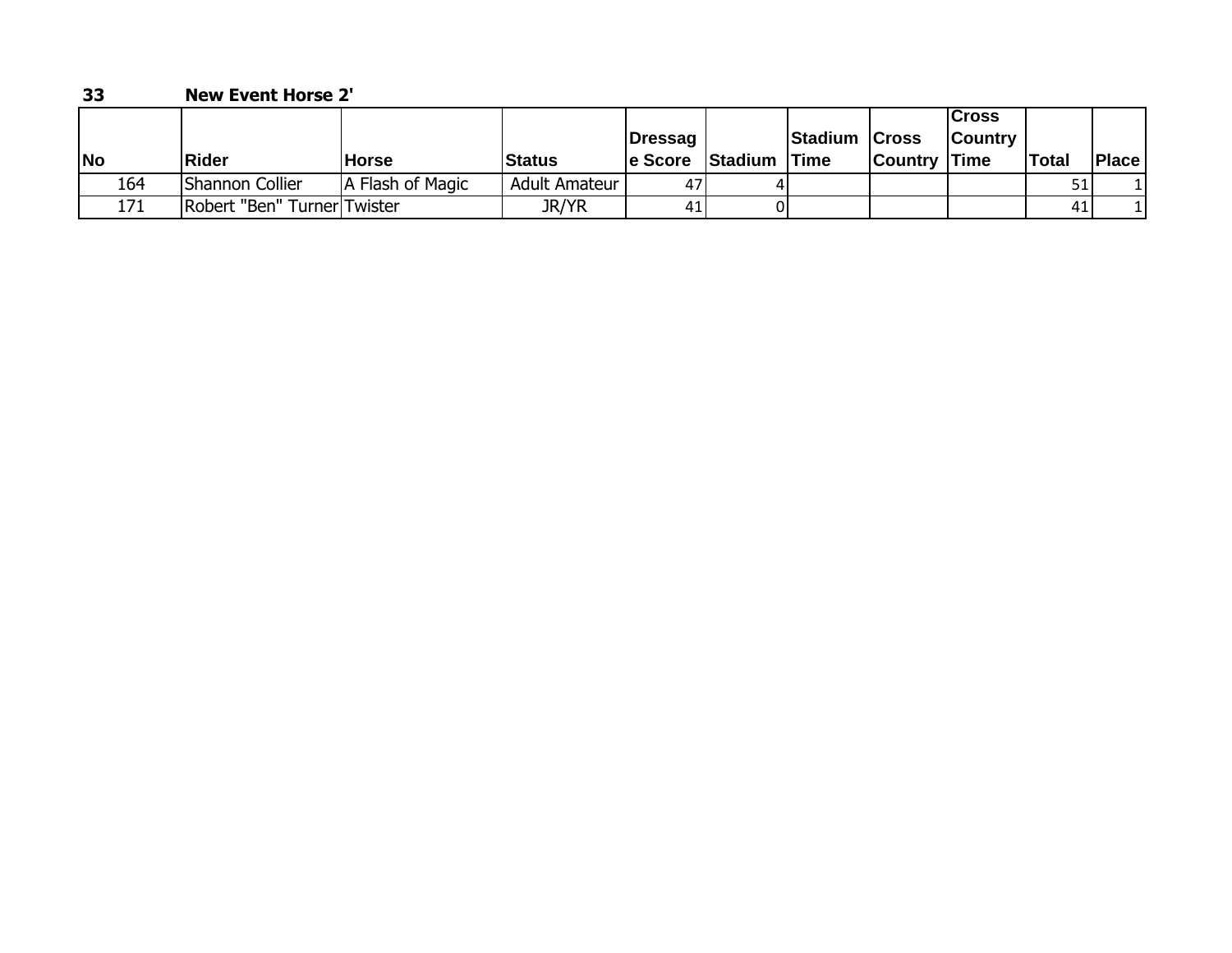| 27        | <b>Show Jumping 2'3"</b>      |                      |               |                     |                     |                      |                |                                        |              |       |  |
|-----------|-------------------------------|----------------------|---------------|---------------------|---------------------|----------------------|----------------|----------------------------------------|--------------|-------|--|
| <b>No</b> | <b>Rider</b>                  | <b>Horse</b>         | <b>Status</b> | Dressag<br>le Score | <b>Stadium Time</b> | <b>Stadium Cross</b> | <b>Country</b> | Cross<br><b>Country</b><br><b>Time</b> | <b>Total</b> | Place |  |
| 168       | <b>Emily Cook</b>             | Rocking The Look     | JR/YR         |                     |                     |                      |                |                                        |              |       |  |
| 153       | Olivia Edgington-Des Khaleesi |                      | <b>JR/YR</b>  |                     | 0:48:73             |                      |                |                                        |              |       |  |
| 190       | Rachel Frazier                | <b>Empty Pockets</b> | JR/YR         |                     | 0:53:19             |                      |                |                                        |              |       |  |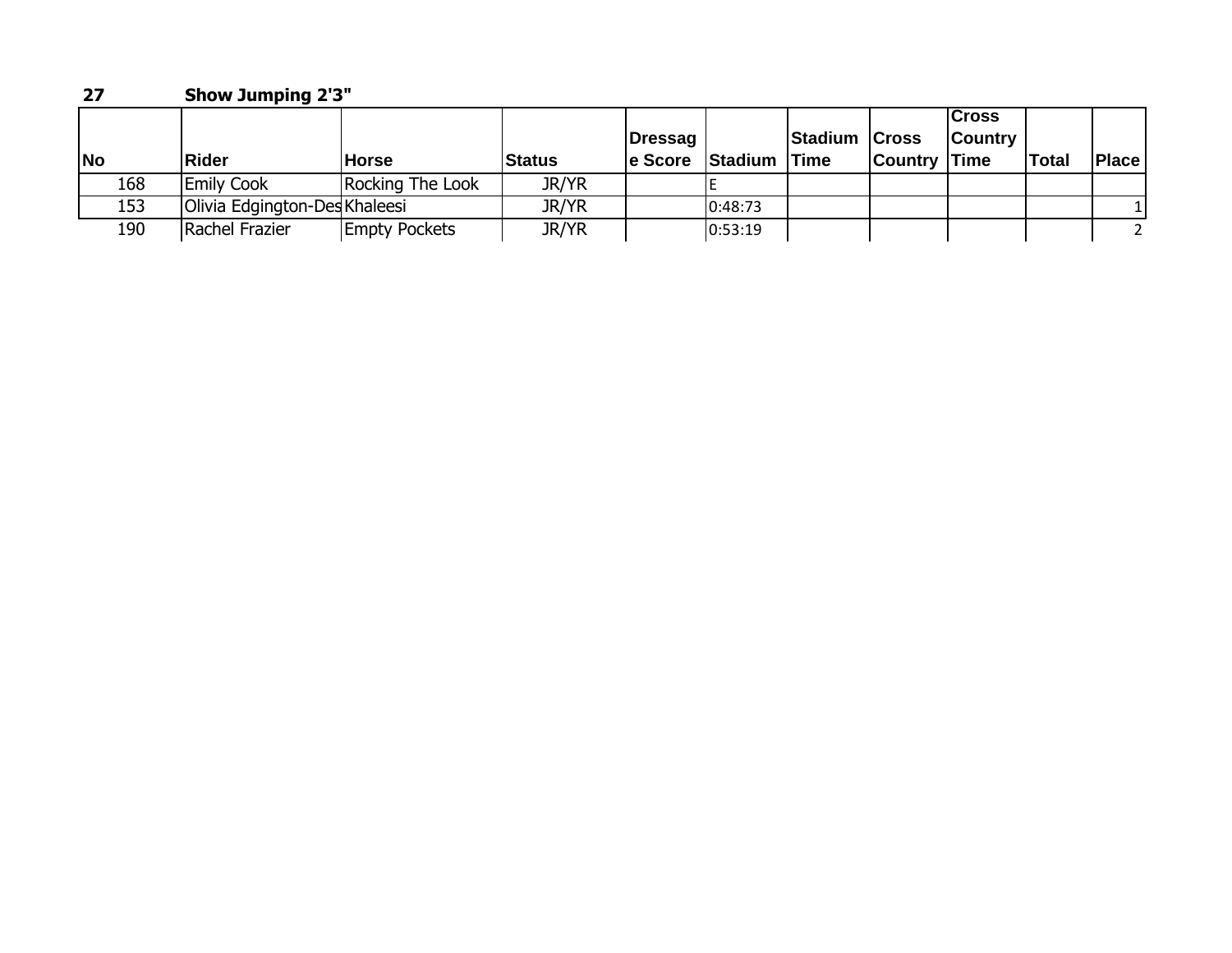| 28        | <b>Show Jumping - 2'6"</b> |                    |               |                     |                     |                      |                     |                                |              |              |  |
|-----------|----------------------------|--------------------|---------------|---------------------|---------------------|----------------------|---------------------|--------------------------------|--------------|--------------|--|
| <b>No</b> | <b>IRider</b>              | <b>Horse</b>       | <b>Status</b> | Dressag<br>le Score | <b>Stadium Time</b> | <b>Stadium Cross</b> | <b>Country Time</b> | <b>Cross</b><br><b>Country</b> | <b>Total</b> | <b>Place</b> |  |
| 157       | Kaylee Payment             | Hurricane Ramiro   | JR/YR         |                     | 0:57:14             |                      |                     |                                |              |              |  |
| 168       | <b>Emily Cook</b>          | Rocking The Look   | JR/YR         |                     | 1:02:01             |                      |                     |                                |              | 3I           |  |
| 189       | Mackenzie Stahl            | Counts Iron Knight | <b>JR/YR</b>  |                     | 1:01:14             |                      |                     |                                |              |              |  |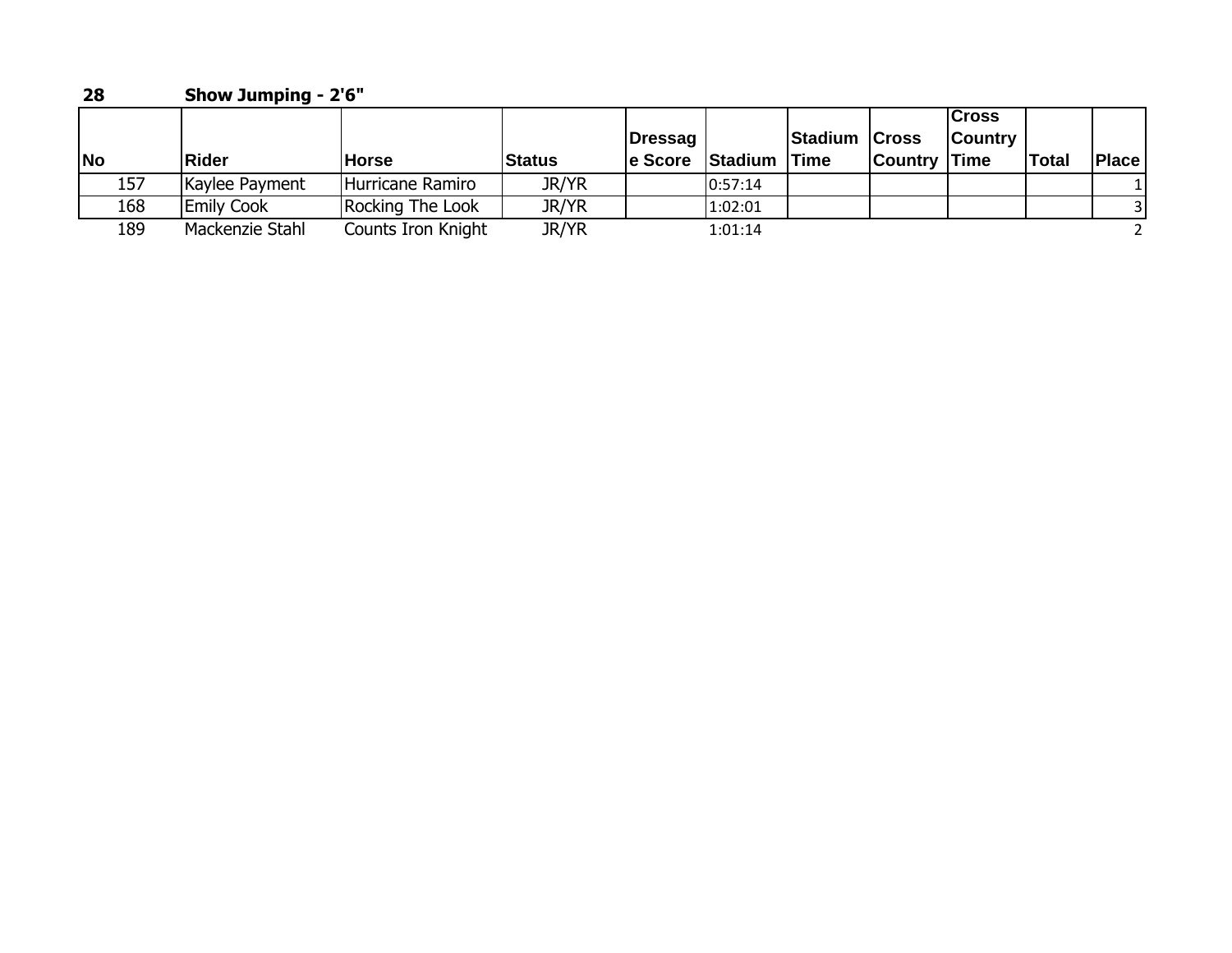| 29        | <b>Showjumping 2'9"</b> |                  |               |                     |         |                              |                     |                         |              |              |  |
|-----------|-------------------------|------------------|---------------|---------------------|---------|------------------------------|---------------------|-------------------------|--------------|--------------|--|
| <b>No</b> | Rider                   | <b>Horse</b>     | <b>Status</b> | Dressag<br>le Score | Stadium | Stadium Cross<br><b>Time</b> | <b>Country Time</b> | Cross<br><b>Country</b> | <b>Total</b> | <b>Place</b> |  |
| 157       | Kaylee Payment          | Hurricane Ramiro | <b>JR/YR</b>  |                     |         | 4 1:11:40                    |                     |                         |              |              |  |
| 168       | <b>Emily Cook</b>       | Rocking The Look | JR/YR         |                     | 12      | 1:20:18                      |                     |                         |              |              |  |